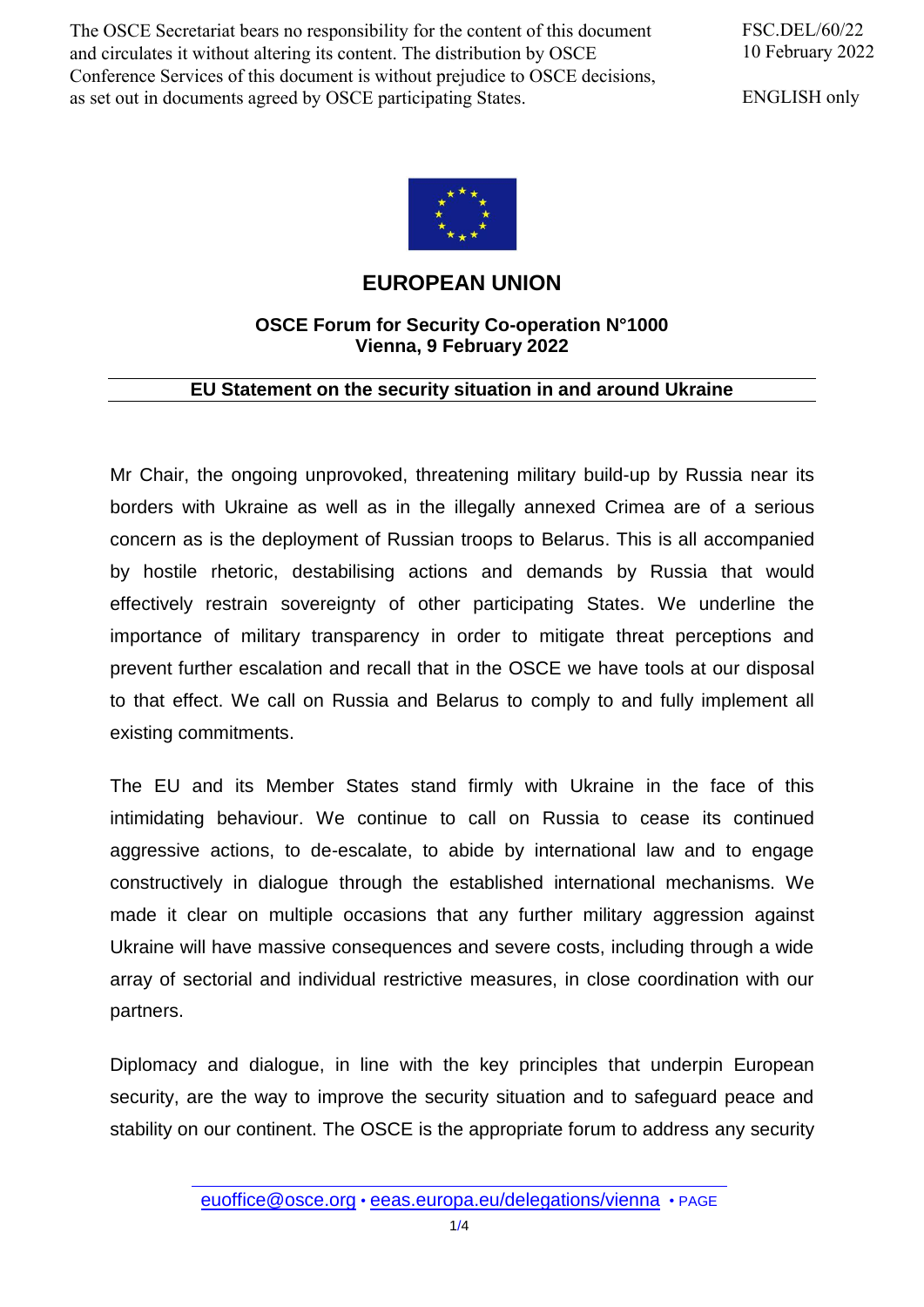concern by any participating State. In this context, we welcome yesterday's high-level event to launch the "Renewed OSCE European Security Dialogue" here in Vienna, a timely initiative of the Polish CiO that we staunchly support. We count on active participation in this process of all participating States.

The EU and its Member States reiterate that political will and constructive engagement in the Normandy Format and in the Trilateral Contact Group are indispensable for a further progress towards the implementation of the Minsk agreements. We call on Russia, as a party to the conflict, to respect Ukraine's independence, sovereignty and territorial integrity and to implement its part of the Minsk agreements in good faith. The positive atmosphere of the last round of meetings is encouraging and we hope to see it prevail in the coming days and weeks.

We underline once again the invaluable work of the OSCE Special Monitoring Mission and its impartial reporting. We support the SMM Chief Monitor's call for a timely decision on the mission's budget and mandate prolongation. We recall that the SMM should have, in accordance with its mandate, access to the entire territory of Ukraine within its internationally recognized borders. Its freedom of movement has however been chronically violated by Russia-backed armed formations. Demands, as for example those highlighted in the spot reports on 3 and 4 February, that the Mission should pre-notify its presence or passage to non-government controlled areas contradict the very concept of monitoring and hence are totally unacceptable and must be ceased immediately.

Moreover, the SMM's technical assets continue to be targeted. The annex to the last weekly report confirms a worrying trend of rising interference with SMM's UAVs. An occurrence of this type was reported on 2 February when a soldier of the Ukrainian Armed Forces prevented the pre-announced flight of a mini-UAV. We welcome in this context the announcement by Ukraine of steps to investigate this specific and isolated case of interference with the work of the Mission in order to prevent such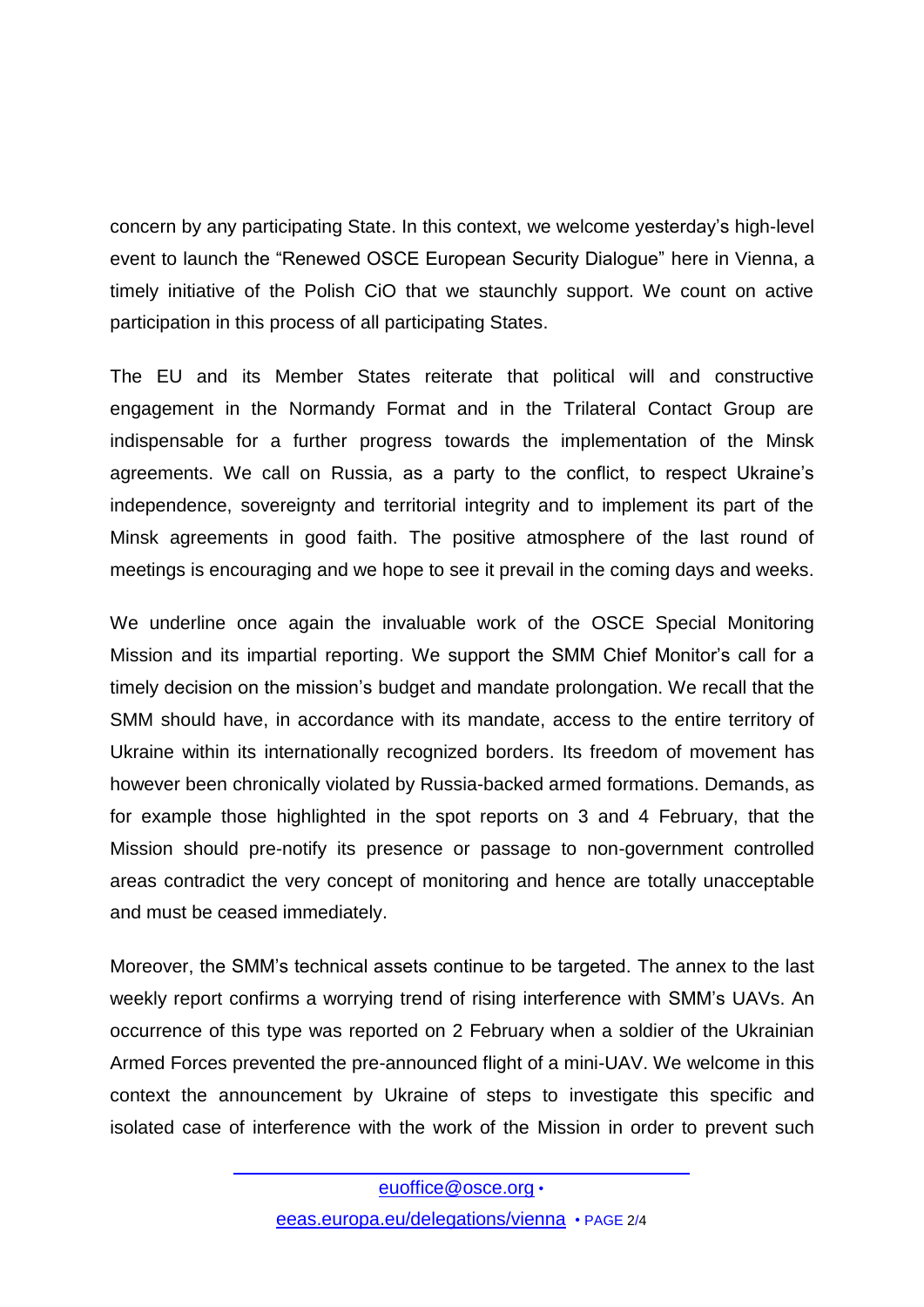incidents in the future. We wish to see a similar attitude from Russia and the armed formations it backs regarding their impediments to the freedom of movement of the SMM monitors and operations of the SMM assets.

We remain firm in our call on all sides to swiftly and fully implement the Minsk agreements and honour their commitments in full in order to achieve a sustainable political solution to the conflict in line with OSCE principles and commitments. Respect for these principles and commitments must be restored. We underline Russia's responsibility in this regard and once again call on Russia to use its considerable influence over the armed formations it backs to meet these commitments in full. We reiterate our deep concern about the presence of military equipment and personnel from Russia in the conflict zone. We call on Russia to immediately stop providing financial and military support to the armed formations. The ceasefire must be respected. All Minsk-regulated weapons must be withdrawn. All foreign armed formations, military equipment and mercenaries must be removed from Ukraine. Re-establishing full Ukrainian control over its state border is essential.

We recall our unwavering support to the sovereignty, territorial integrity, unity and independence of Ukraine within its internationally recognised borders and call upon Russia to do likewise. We urge Russia to recognise these fundamental principles that it has itself invoked many times and to contribute, by acts and public pronouncements, to stabilising the situation and reversing moves that contravene these principles. We strongly condemn the clear violation of Ukrainian sovereignty and territorial integrity by acts of aggression by the Russian armed forces since February 2014 and the illegal annexation of the Autonomous Republic of Crimea and the city of Sevastopol to the Russian Federation, which we will not recognise. We continue to call on Russia to ensure unhindered and free passage to and from the Sea of Azov in accordance with international law. We express our deep concern about the ongoing large-scale militarisation of the Crimean peninsula by Russia, which continues to impact the security situation in the Black Sea region and beyond.